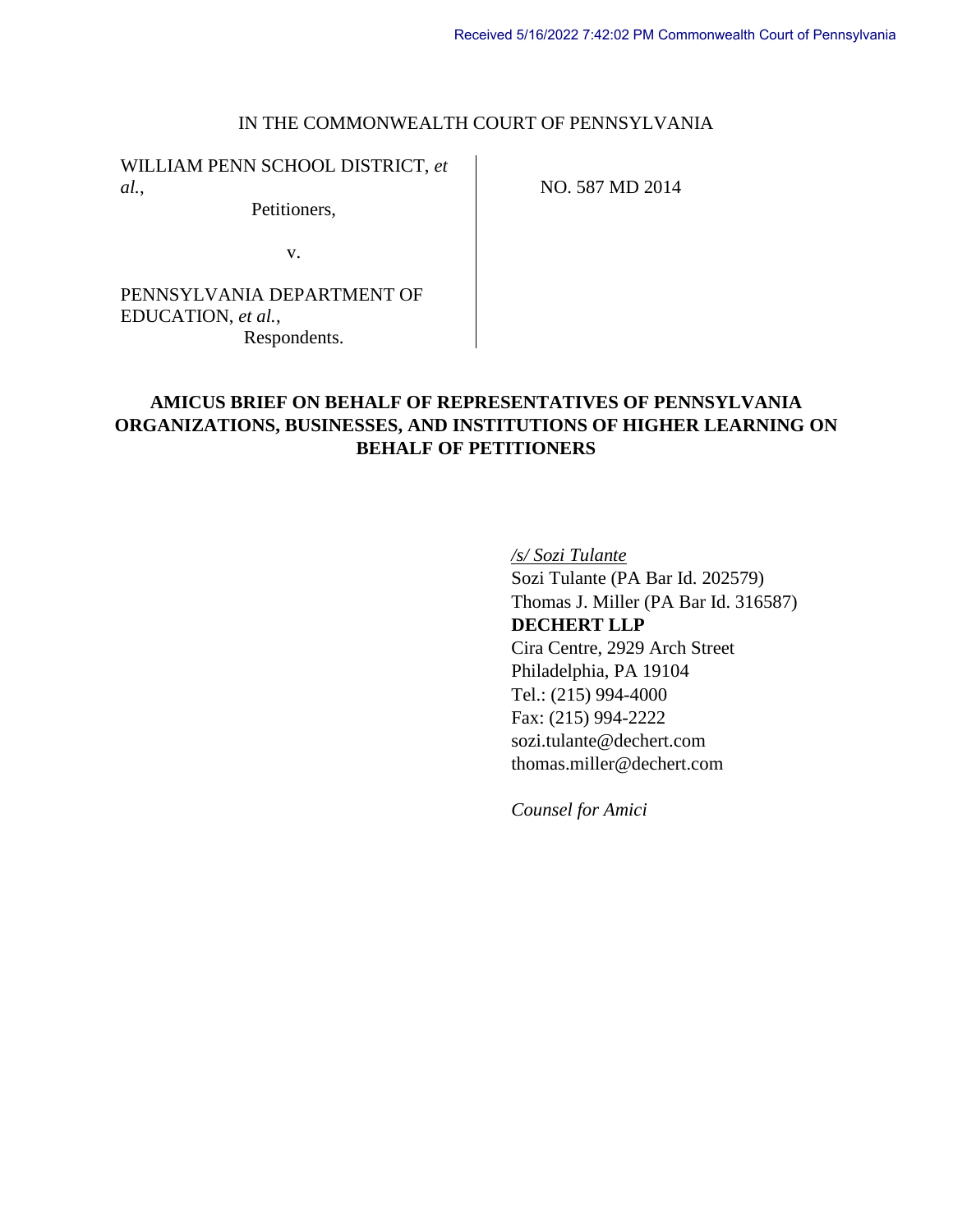# **TABLE OF CONTENTS**

# **Page**

| I. | Pennsylvania Must Do More to Meet its College and Career Ready<br>Standard, Especially for Students Who Are Economically Disadvantaged.  2 |  |
|----|--------------------------------------------------------------------------------------------------------------------------------------------|--|
| Π. | Ensuring that Pennsylvania Students are Prepared for Their Careers is                                                                      |  |
| Ш. | Ensuring that Pennsylvania Students are Well-Prepared Is Also Important                                                                    |  |
|    |                                                                                                                                            |  |
|    |                                                                                                                                            |  |
|    |                                                                                                                                            |  |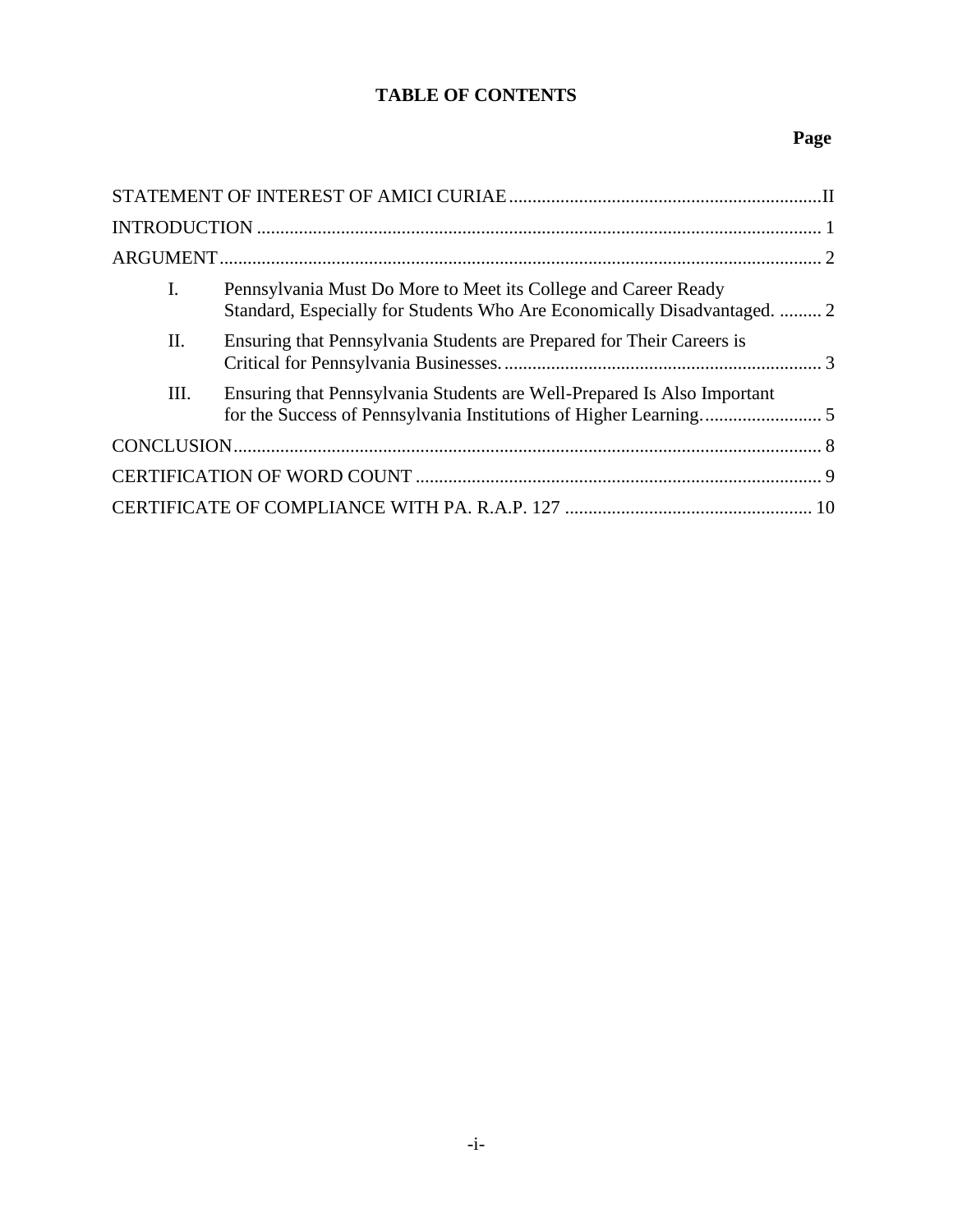### **STATEMENT OF INTEREST OF AMICI CURIAE<sup>1</sup>**

<span id="page-2-0"></span>*Amici* are 17 representatives from Pennsylvania organizations, businesses, and institutions of higher learning.

The African American Chamber of Commerce ("AACC") is a Pennsylvania nonprofit whose mission focuses on supporting the economic growth of African American businesses in the Greater Philadelphia area. To this end, the AACC connects African American businesses with business resources and procurement opportunities. The AACC joins this amicus brief to ensure that all its employees and employees' families/schoolchildren across the Commonwealth graduate college and career ready by receiving a rigorous education that adequately prepares them to enter the workforce.

The American Association of University Women PA (AAUW PA) is a Pennsylvania membership organization whose mission focuses on advancing gender equity for women and girls through research, education, and advocacy. To this end, AAUW PA engages in community outreach, education, and advocacy on fact-based issues affecting women and girls. AAUW PA joins this amicus brief to ensure that all schoolchildren across the Commonwealth graduate college and career ready by receiving a rigorous education that adequately prepares them to enter the workforce, support their families and participate in today's economy.

The Erie Regional Chamber and Growth Partnership represents over 700 businesses in the region that employ over 70,000 employees. Its mission is to lead Erie's economic evolution through supporting programs, projects, and policies that will create a more vibrant regional economy. Clearly, at the forefront of competitive variables in a globally competitive economy is the education of your existing and future workforce. The Erie Regional Chamber and Growth

<sup>1</sup> No one other than amici, their members, or their counsel paid in whole or in part for the preparation of this brief or authored in whole or in part this brief. *See* Pa. R.A.P. 531(b)(2).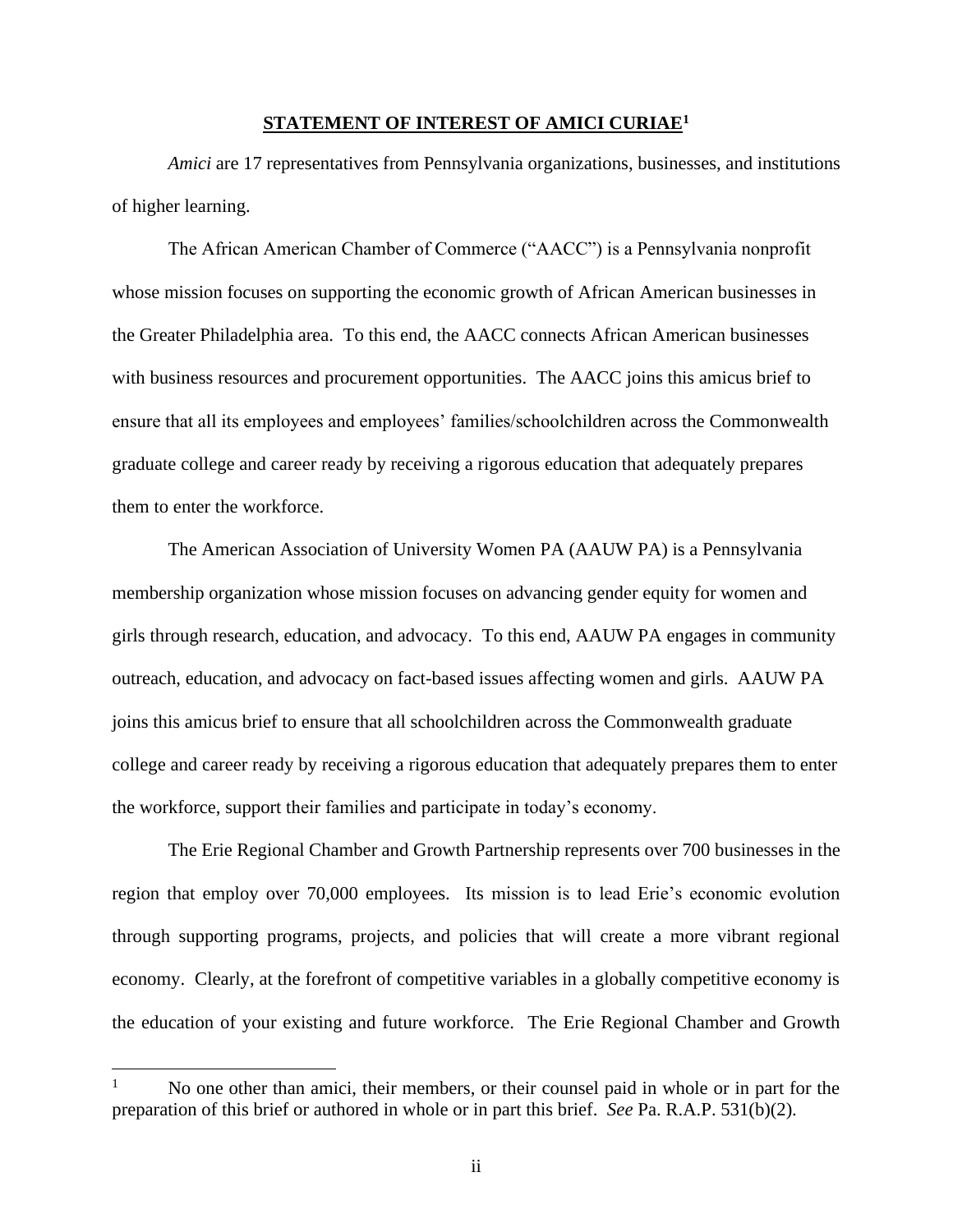Partnership joins this amicus brief to ensure that all schoolchildren across the Commonwealth graduate college and career ready by receiving a rigorous education that adequately prepares them to participate in today's economy from a position of readiness to contribute and progress up the career ladder to support their family and live out the American dream.

The Erie Center for Arts & Technology (ECAT) is a Pennsylvania non-profit, communitybased educational arts and career training facility that inspires, educates and empowers people of all ages with adult jobs training and creative youth programs. Transforming minds and launching careers, ECAT strives to realize the genius in everyone and enables youth and adults alike to become productive and successful members of society. ECAT joins this amicus brief to ensure that all Erie County students graduate ready for college and career by receiving a rigorous education that adequately prepares them to participate in our local economy. As ECAT continues to do its part to train workers for living wage careers, it is critical that the graduates coming from Pennsylvania schools have received quality K-12 education in order to prepare them to enter its programs and, eventually, the workforce.

The Pan Asian Association of Greater Philadelphia is a nonprofit organization registered in the Commonwealth of Pennsylvania which represents the Asian American Community in Greater Philadelphia. It promotes, coordinates, and supports joint efforts in the social, cultural, educational and charitable activities of its member organizations, provides civic and political education to the people of Asian origin, and encourage their participation in public affairs and to enhance their contribution to the society at large. The association joins this amicus brief to ensure that students across the Commonwealth graduate college and career ready by receiving a rigorous education that adequately prepares them to participate in our economy and the life of the Commonwealth.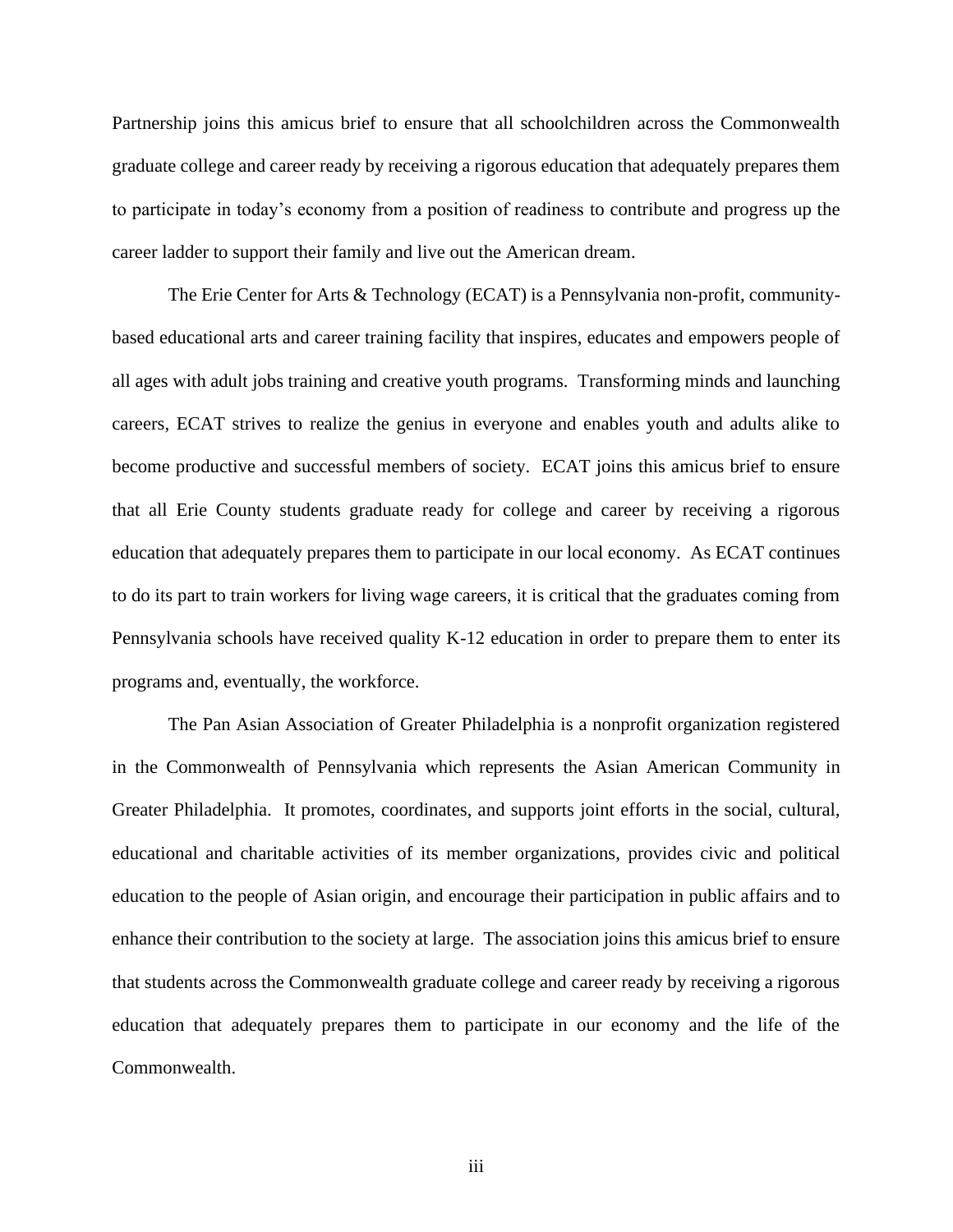Urban League of Philadelphia is a Pennsylvanian nonprofit organization whose mission focuses on empowering African Americans and other underserved people to secure economic selfreliance, parity, power and civil rights. To this end, the Urban League of Philadelphia provides housing, workforce, education, and small business services. The Urban League of Philadelphia joins this amicus brief to ensure that all schoolchildren across the Commonwealth graduate college and career ready by receiving a rigorous education that adequately prepares them to enter college, enter the workforce, and life.

Parker Philips is a women-owned Pennsylvania Corporation, located in Erie with clients across the country whose work focuses on child and education advocacy and post-secondary research and economic impact analysis. Parker Philips provides communications and public affairs services to more than a dozen child advocacy organizations, as well as research and economic impact analysis services to corporations, non-profits, colleges, SSHEO's, public and private universities across the country. Parker Philips joins this amicus brief to ensure that all children, representing the future workforce of Pennsylvania, graduate college and/or are career ready by receiving a rigorous education that adequately prepares them to enter the workforce. In order to maintain a viable democracy, each child must be provided an excellent public education.

Earle Enterprises, LP is a Pennsylvania business whose work focuses on the ownership and operations of McDonald's franchises in Pennsylvania including Delaware County and Philadelphia County, Pennsylvania. To this end, Earle Enterprises provides ownership and management of franchise businesses. Earle Enterprises, LP joins this amicus brief to ensure that employees and school children across the Commonwealth graduate college and career ready by receiving a rigorous education that adequately prepares them to participate in today's economy. As an employer of thousands of young people for more than 35 years, meeting the college and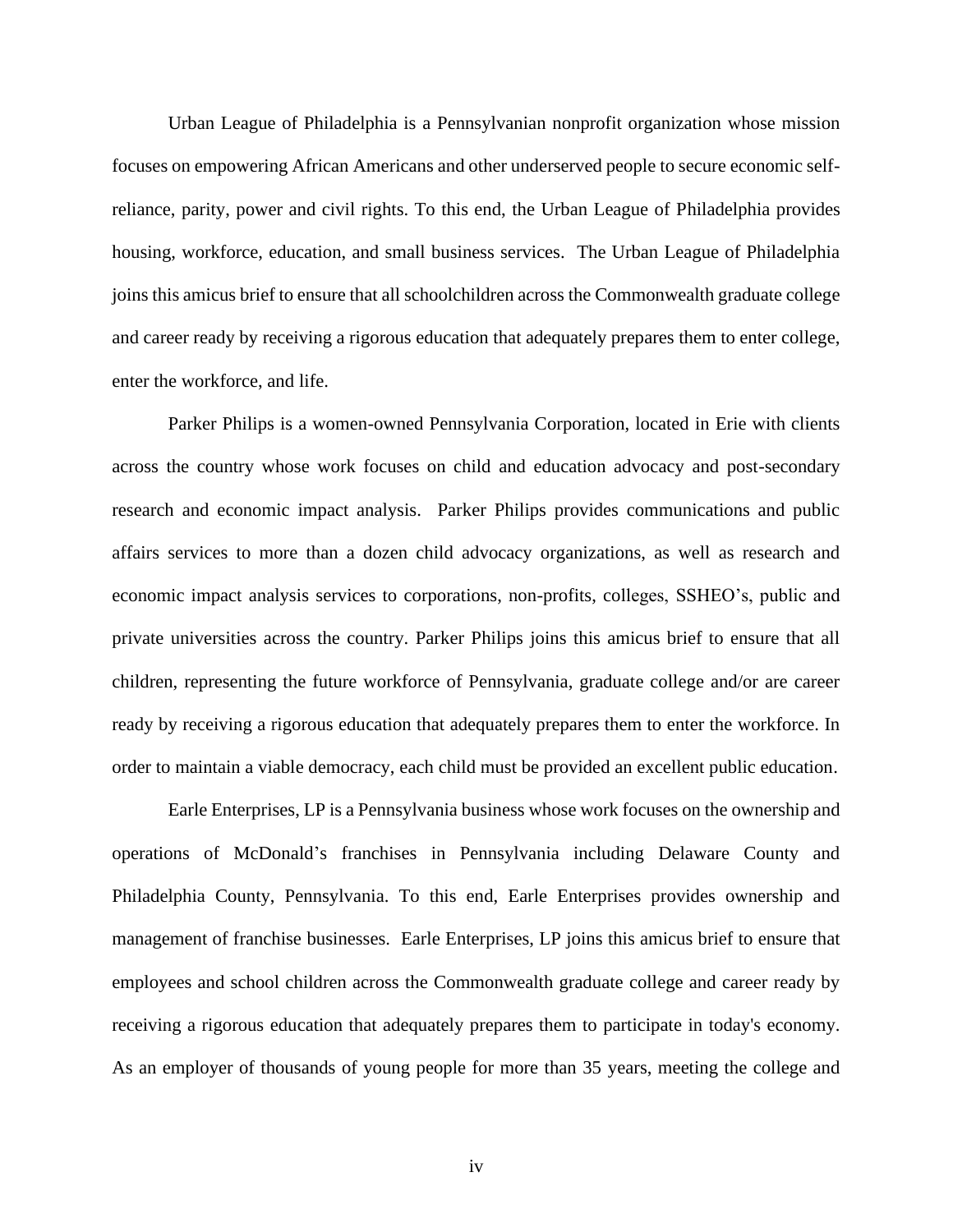career ready standard is essential to ensuring that every Pennsylvanian has the opportunity to develop their potential and pursue their ambitions in whatever directions their careers take them.

TreCom Systems Group is a Pennsylvania Corporation whose mission is to provide high quality software and system solutions to its customers. To this end, TreCom provides system integration, software development, and training throughout Pennsylvania and other states. TreCom joins this amicus brief to ensure that all its employees and employees' families across the Commonwealth graduate college and are career ready by receiving a rigorous education that adequately prepares them to enter the workforce. A well-educated citizenry is paramount to TreCom's success as it competes locally and internationally for talent, and is paramount to the success of our democracy.

The League of Women Voters of Pennsylvania is a Pennsylvania membership organization whose mission focuses on encouraging informed and active participation in government, increasing understanding of major public policy issues, and influencing public policy through education and advocacy. To this end, the League of Women Voters of Pennsylvania provides research and advocacy and joins this amicus brief to ensure that all schoolchildren across the Commonwealth graduate high school and are career ready by receiving a rigorous education that adequately prepares them to meaningfully engage in democracy.

The Urban League of Greater Pittsburgh (ULGP) is a Pennsylvania non-profit whose mission is to enable African Americans to secure economic self-reliance, parity and power, and civil rights. To this end, the ULGP provides social services that include connecting adults with general employment and training services, and enlisting volunteers to coach and mentor youth, advocate for removal of barriers to educational and economic advancement and assist the Urban League in fulfilling its mission. The ULGP joins this amicus brief to ensure that all its employees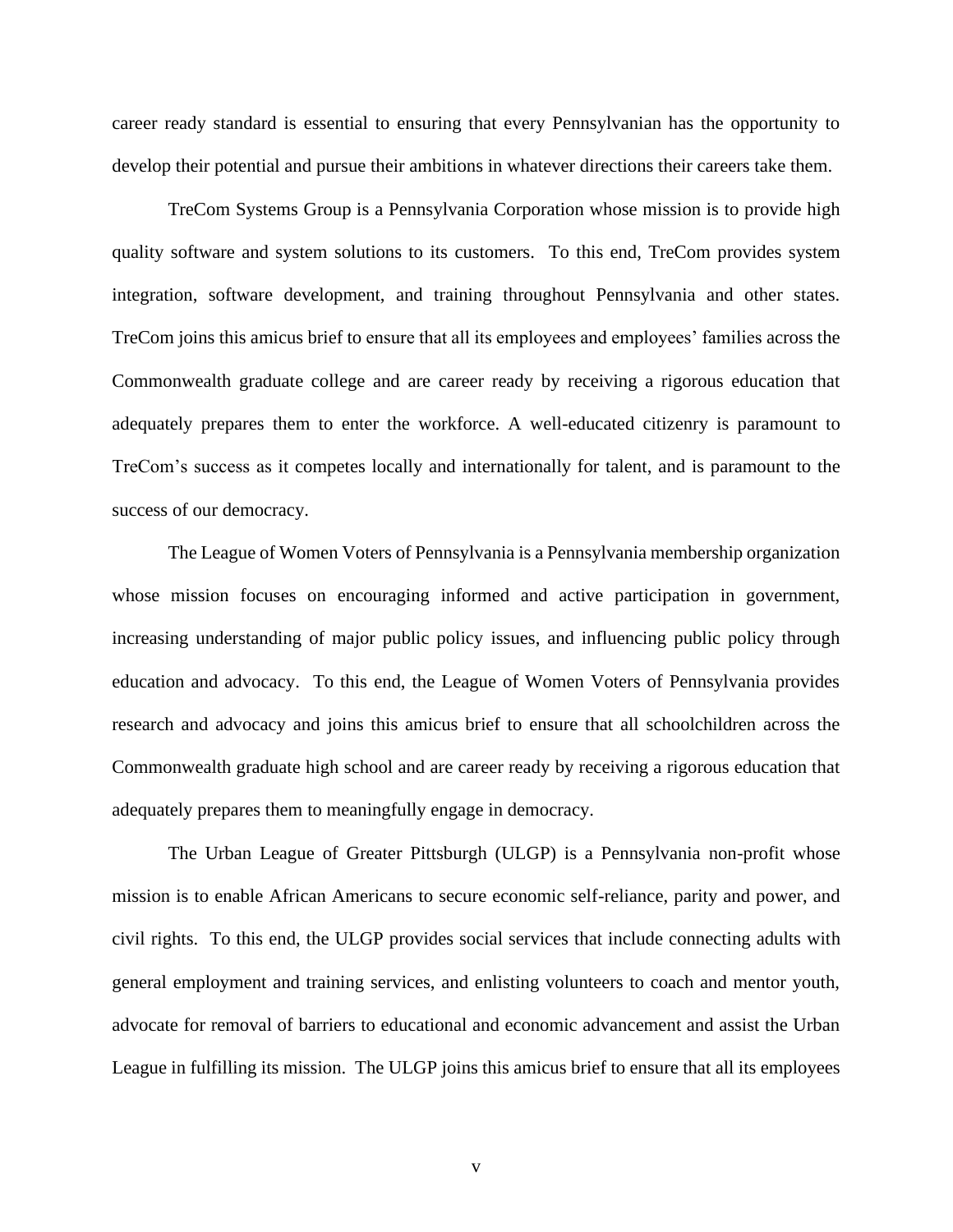and schoolchildren across the Commonwealth graduate college and are career ready by receiving a rigorous education that adequately prepares them to enter the workforce.

Alice M. Drum, Ph.D., is vice president of the college emerita at Franklin & Marshall College, located in Lancaster, Pennsylvania. She has thirty years of experience as a professor and administrator at the post-secondary level. Dr. Drum joins in this amicus brief to ensure that all students, particularly students who have lived in poverty, students of color, and first generation college students have the opportunity to complete college and pursue their career of choice.

Barbara Ferman is a Professor of Political Science at Temple University located in Philadelphia, Pennsylvania. She has 37 years' experience as a professor, 30 of them at Temple. Dr. Ferman joins in this amicus brief to ensure that all students, particularly low-income students, students of color, and first-generation college students, have the opportunity to enter and complete college and pursue their career of choice.

Sean Flaherty is an emeritus Professor of Economics at Franklin and Marshall College in Lancaster Pennsylvania. Professor Flaherty has 39 years of experience as a teacher at the postsecondary level. He is also a former member of the board of directors of Good Schools Pennsylvania. Flaherty joins in this amicus brief seeking to ensure that all students, particularly those from underserved communities, have sufficient opportunity to enter and complete college and pursue their career of choice.

Theresa Glennon is Emerita Professor at Temple University Beasley School of Law, where she taught thousands of law students from 1993 to 2020. Her teaching and scholarship have included examination of equality in education in relation to issues of poverty, race, and disability, as well as Family Law, Torts and Professional Responsibility. Professor Glennon joins in this amicus brief to ensure that all students, particularly students with disabilities, students living in

vi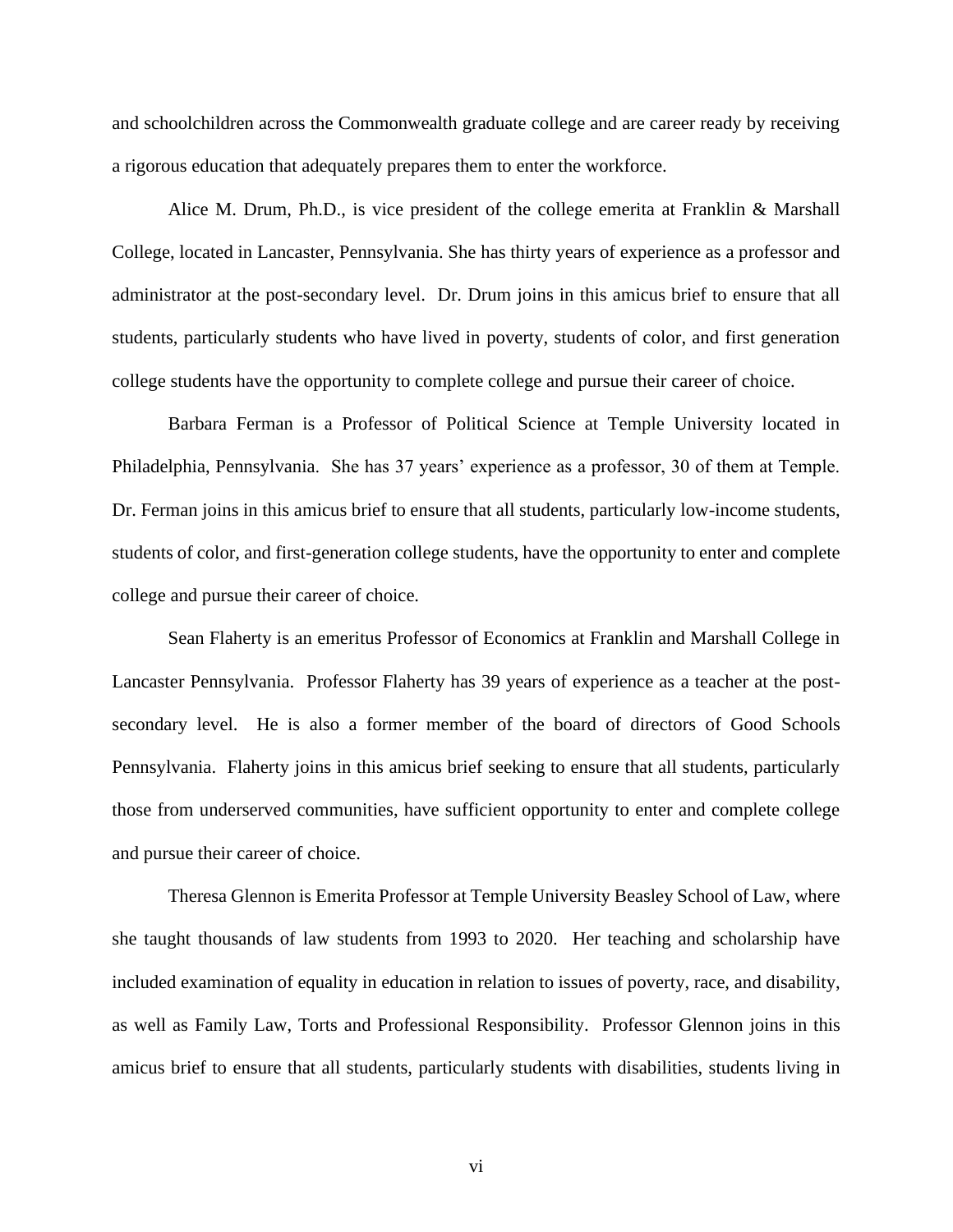poverty, and those of racial and ethnic groups that have historically experienced discrimination, have the educational opportunities needed to enter and complete college and pursue their career of choice.

Akira Drake Rodriguez is a professor at the Weitzman School of Design at the University of Pennsylvania, located in Philadelphia, Pennsylvania. Dr. Rodriguez has ten years of experience as an educator of graduate students at the post-secondary level. Dr. Rodriguez joins in this amicus brief to ensure that all students, particularly students from disinvested communities, have the opportunity to enter and complete college and pursue their career of choice.

Megan Wolleben is an Associate Director in the Center for Career Advancement (CCA) at Bucknell University, a Pennsylvania non-profit within the Higher Education industry whose work and mission is to cultivate a Bucknell community that empowers and inspires all students and graduates to pursue and achieve meaningful careers throughout their lifetime. To this end, the Center for Career Advancement provides career counseling services and programs to undergraduate students. Megan Wolleben joins this amicus brief to ensure that all school children across the Commonwealth graduate college and career ready by receiving a rigorous education that adequately prepares them to enter the workforce, fully participate in today's economy and meaningfully engage in democracy.

vii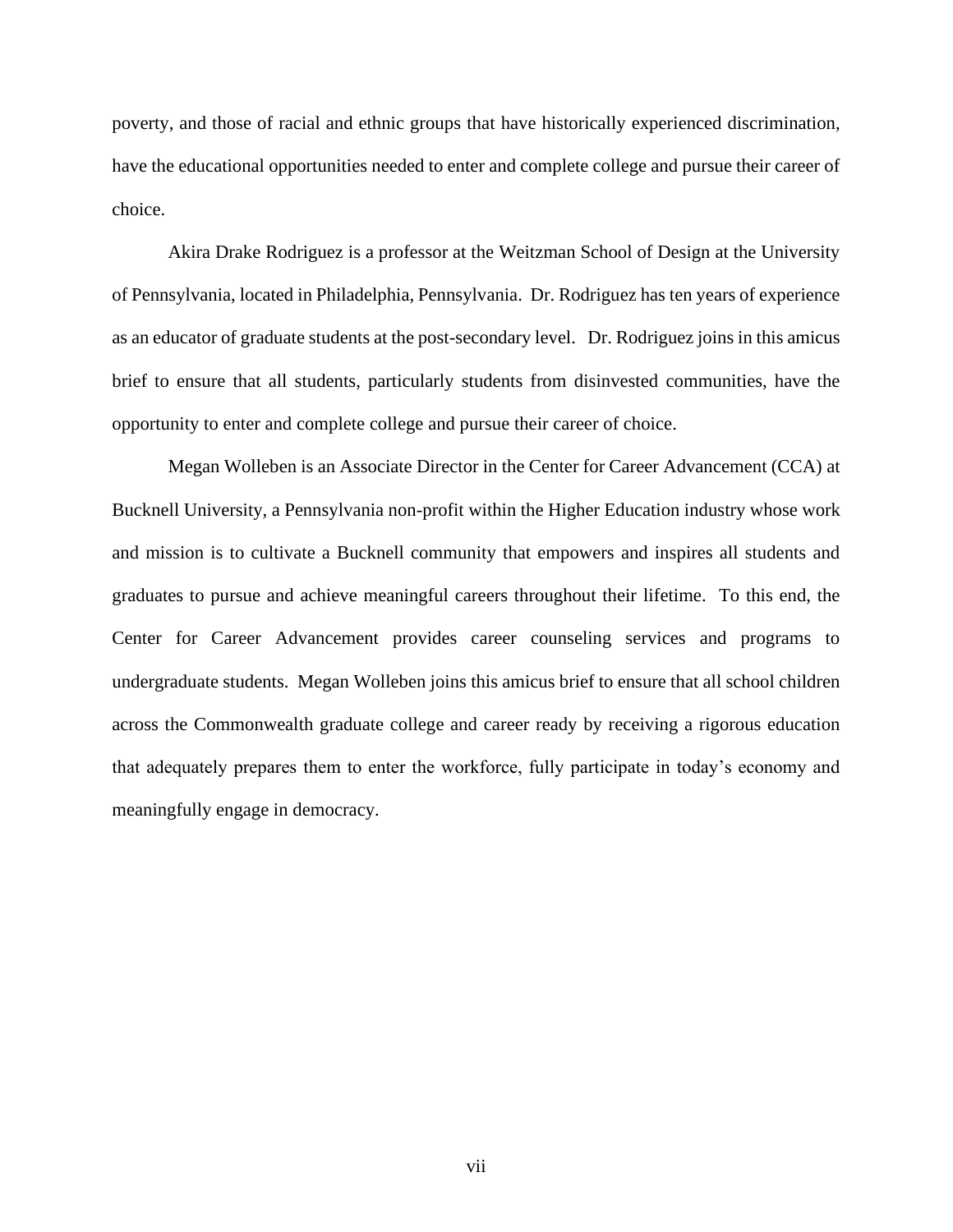### **INTRODUCTION**

<span id="page-8-0"></span>We are representatives from Pennsylvania organizations, businesses, and institutions of higher learning. We submit this brief in support of Petitioners to underscore the importance of the Commonwealth of Pennsylvania providing all of its students with a high-quality education. The Commonwealth's "college and career ready" standard is designed to ensure that students graduating from high school are equipped with the skills they need to thrive regardless of whether they pursue careers immediately or choose to continue their education at colleges and universities. Fair funding for our schools is the key to living up to this important standard.

We, the undersigned *amici*, come from a variety of organizations, businesses, and institutions. Some of us represent organizations that see up close the central role our schools play in strengthening our communities and our democracy. Some of us are businesspeople who understand that the Commonwealth's businesses need employees who possess the important skills prioritized in the college and career ready standard to be successful in our increasingly competitive economy. Some of us work with Pennsylvania's institutions of higher learning and likewise recognize how vital it is—for both the students and our institutions—to ensure that students receive a high-quality elementary and secondary education before continuing their studies. What brings us together is the belief that ensuring adequate funding for Pennsylvania's schools is critical to achieving all of these (and many other) goals. In submitting this brief, we hope to emphasize for this Court some of the ways in which fairly funding our schools matters and why improving student outcomes matters not just for its own sake or because it is constitutionally required, but also because it is vital for the thriving of our organizations, our businesses, our institutions, and our Commonwealth. Accordingly, we respectfully request that the Court issue the relief sought by Petitioners.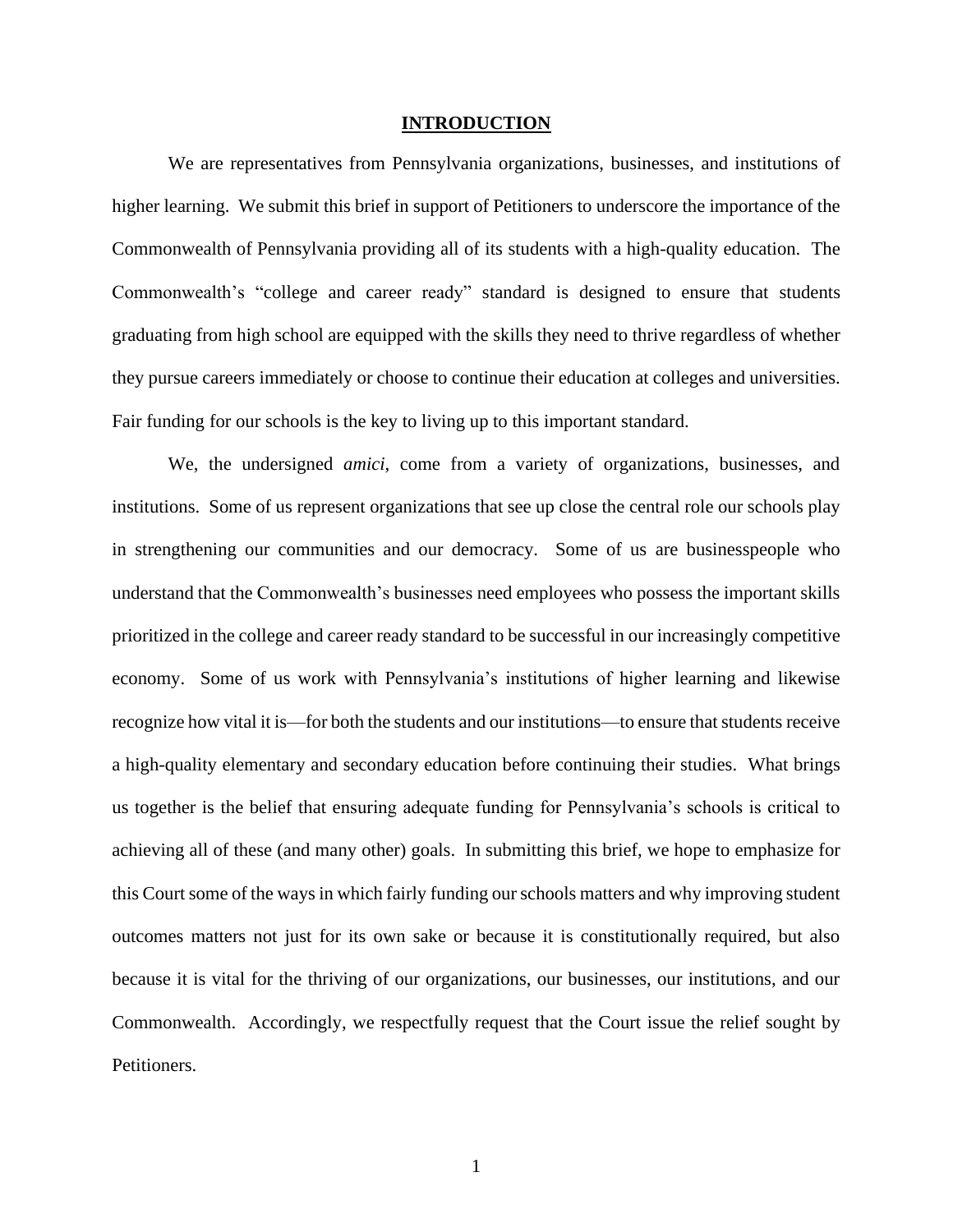#### **ARGUMENT**

# <span id="page-9-1"></span><span id="page-9-0"></span>**I. Pennsylvania Must Do More to Meet its College and Career Ready Standard, Especially for Students Who Are Economically Disadvantaged.**

Every child in Pennsylvania deserves to receive a high-quality education. There are many reasons why a high-quality education is important. It is enshrined in Pennsylvania law that our public schools should encourage students to develop integrity, think critically, work independently, collaborate with others, adapt to change, and build a host of other skills across competencies and subject matters. *See* 22 Pa. Code § 4.11. Some of us represent community organizations who see firsthand how these kinds of skills are indispensable to the social fabric of our community and our democracy. As the Court heard at trial, there is a close link between educational attainment and civic engagement such as volunteering, donating, and voting. And when our citizens do participate in our democracy, we are all better off when students have the critical thinking skills they need to act as informed voters and productive members of society. *See, e.g.*, Trial Tr. 4221. Civic participation is indispensable to the day-to-day work of organizations tackling the many needs of our communities.

The evidence presented by Petitioners at trial affirms that a high-quality education remains beyond the reach of many of our students and that Pennsylvania has failed in its mission to ensure that all students are college and career ready. Indeed, the evidence is overwhelming that many school districts in the Commonwealth are underfunded and that student achievement suffers as a result. The evidence is also clear that schools educating students of color and students who are economically disadvantaged disproportionately suffer from underfunding. Meanwhile, both expert consensus and common sense tell us that increased school funding is essential to improve student outcomes. Better funding is instrumental to secure what students need to thrive, including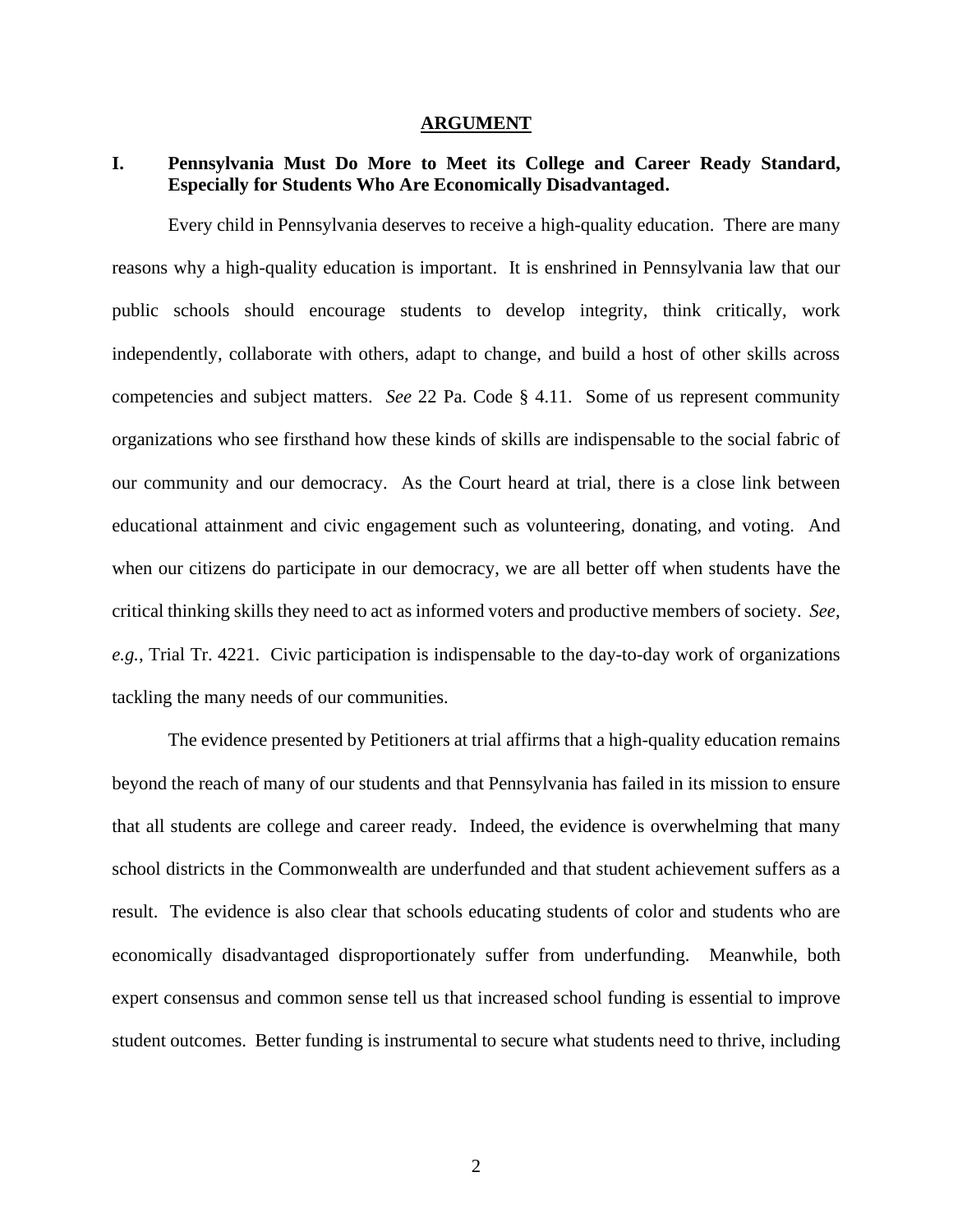high-quality teachers and support staff, smaller class sizes, better facilities and learning supplies, and a host of other needs that drive student achievement.

## <span id="page-10-0"></span>**II. Ensuring that Pennsylvania Students are Prepared for Their Careers is Critical for Pennsylvania Businesses.**

We, the undersigned *amici* representing Pennsylvania's business community, represent a cross-section of that community and range from small locally owned stores to companies with national reach. Though our businesses operate differently, we all agree that a pipeline of highly educated students is absolutely necessary for the health and competitiveness of our businesses. We join this brief to outline just a few of the many ways that we have seen the importance of quality education bear on our businesses and our employee population.

First, meeting Pennsylvania's educational standards means much more than just building out important subject-matter competencies. Schools are where young Pennsylvanians develop the knowledge and skills they need to become effective participants in our increasingly global and competitive workforce. Pennsylvania's college and career ready standard embraces skills including analytical thinking, self-direction, responsible decision-making, problem solving, resilience, creativity, and the ability to collaborate and communicate effectively—that are indispensable in building the human capital that drives productive and successful businesses. Indeed, the needs of our businesses were a driving force in the adoption of these standards in the first place. *See, e.g.*, Trial Tr. 4314–15.

All of these skills matter when young employees enter the workforce, regardless of their role or field of work. As Superintendent Matthew Splain of the Otto-Eldred School District explained at trial, students entering any career—regardless of whether it is carpentry, the service industry, or anything else—benefit from an education guided by rigorous standards. *See, e.g.*,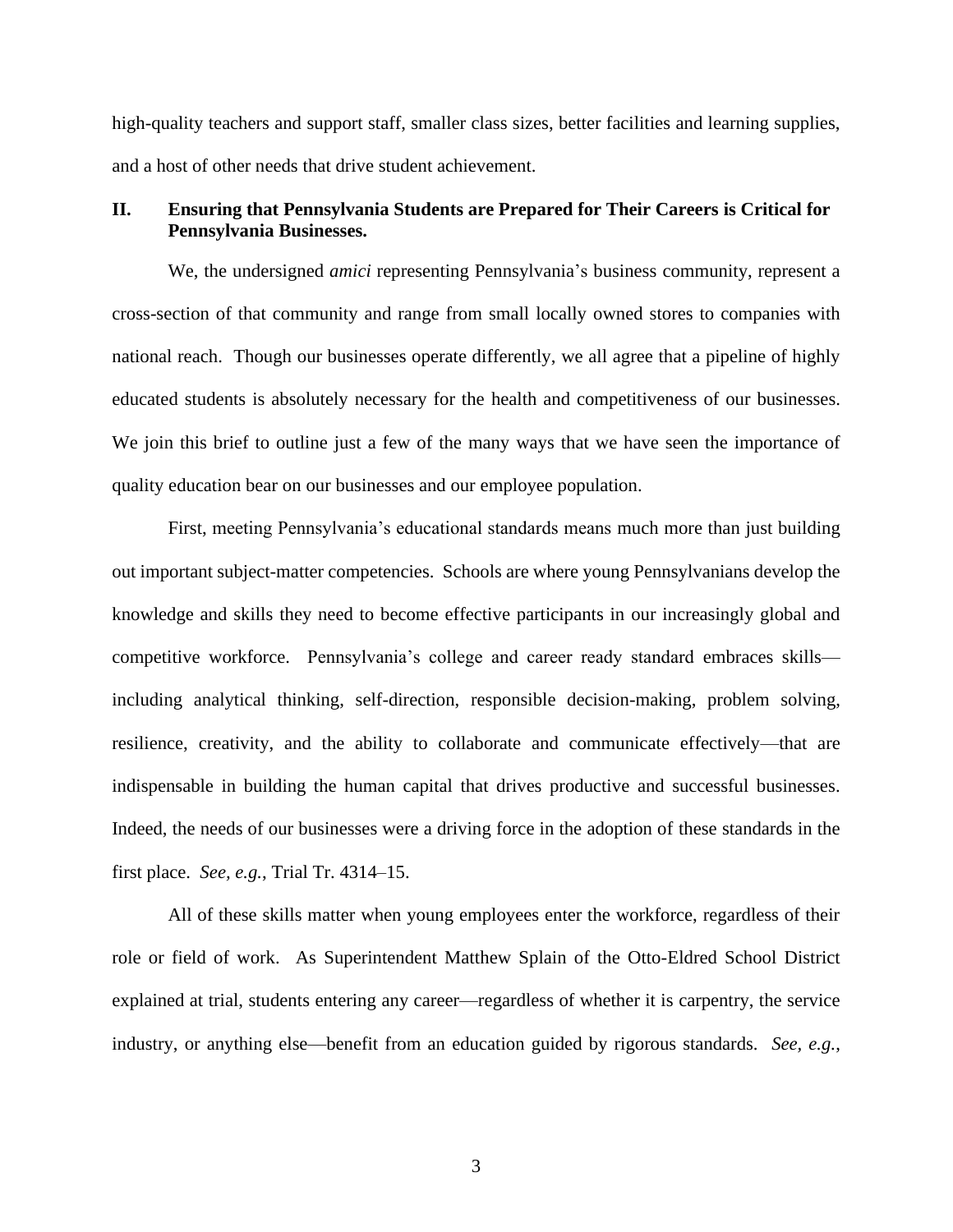Trial Tr. 6366–6367, 6373. Better educated workers are more productive workers.<sup>2</sup> If Pennsylvania's businesses are going to remain competitive, including in some cases at the national or international level in today's increasingly interconnected global economy, we need employees equipped with these skills from day one. Likewise, we need employees with the creativity, flexibility, and resilience to adapt when the needs of our workplaces inevitably change.<sup>3</sup> That is why the college and career ready standard's focus on providing broad, foundational skills—rather than training for just a single kind of job—is so important to ensure students are equipped to thrive in the modern workplace.

Moreover, a highly educated workforce is a workforce ready to contribute ideas on how to make our businesses work better. Young employees are often in the best position to see novel or better ways of doing business. That is especially true when they are equipped with technological skills encompassed within contemporary academic standards. Indeed, we have seen time and time again in our businesses that young employees can contribute innovative new ideas that help our businesses improve and grow in ways that we ourselves could not have anticipated. And, critically, businesses benefit when *all*students—not just some—bring these fruits of a high-quality education to bear. Skilled and motivated employees are always in high demand, and our Commonwealth's

<sup>&</sup>lt;sup>2</sup> Dr. Clive Belfield at trial echoed this very point, explaining that "the more human capital" a worker has, the more productive that worker can be," and indeed "[w]orking with coworkers who are more productive makes one more productive oneself." *See* Trial Tr. 8974–75, 9028.

<sup>&</sup>lt;sup>3</sup> As Former Deputy Secretary of Elementary and Secondary Education Matthew Stem observed at trial, "students need to be prepared for the various types of opportunities that they're going to see in a changing economy, changing workforce; [] they need to be able to be prepared for postsecondary education and the workforce and be able to nimbly have the skills to be able to transition accordingly." *See* Trial Tr. 1611; *see also* [https://www.pewresearch.org/social](https://www.pewresearch.org/social-trends/2016/10/06/the-state-of-american-jobs/)[trends/2016/10/06/the-state-of-american-jobs/](https://www.pewresearch.org/social-trends/2016/10/06/the-state-of-american-jobs/) (noting that "[t]ectonic changes are reshaping U.S. workplaces as the economy moves deeper into the knowledge-focused age . . . affecting the very nature of jobs by rewarding social, communications and analytical skills").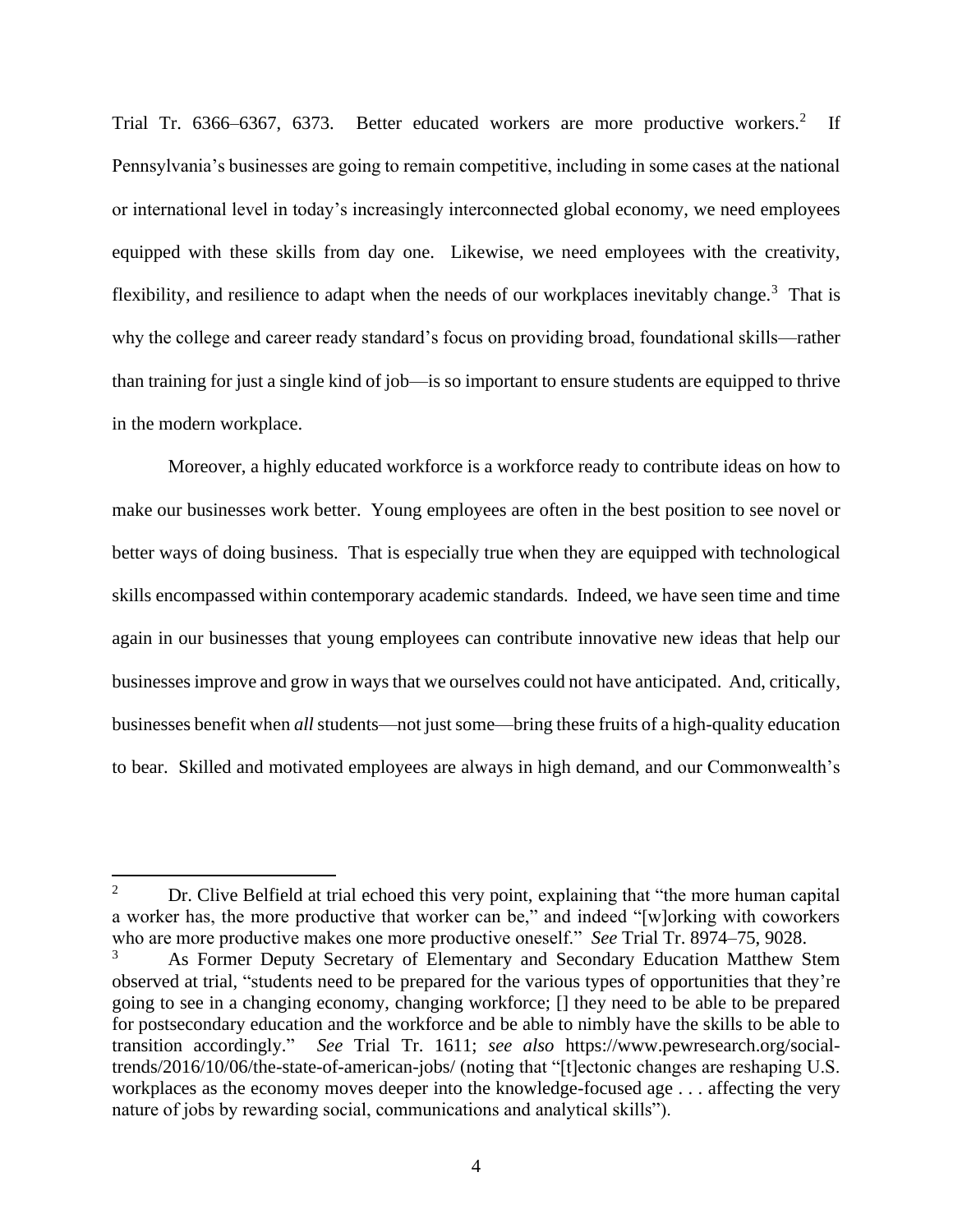businesses will benefit from increasing their numbers through ensuring that all Pennsylvania students receive a high-quality education before setting off on their careers.

Finally, we note that all of these concerns have only become more pressing as our economy has rapidly evolved in the twenty-first century. With many traditional jobs and job functions increasingly at risk of replacement by technology, meeting the needs of today's businesses means having a pool of well-rounded employees with the transferrable skills needed to navigate our new economy. Ensuring that *all* students receive a high-quality education is even more important given the widely recognized difficulties that businesses are facing today in finding and retaining employees with the skills needed to contribute effectively.<sup>4</sup> Fair school funding of our schools is the key to ensuring that the Commonwealth has continued access to the broad, home-grown talent pool its businesses need to compete and thrive.

## <span id="page-12-0"></span>**III. Ensuring that Pennsylvania Students are Well-Prepared Is Also Important for the Success of Pennsylvania Institutions of Higher Learning.**

We, the undersigned *amici* working at Pennsylvania institutions of higher learning, come from an array of colleges and universities, ranging from local community colleges to major research universities. Meeting the Commonwealth's college and career ready standard for all students is critical for our institutions and the Commonwealth as a whole. First, our learning communities benefit directly when students come to us after having already received a high-quality education in elementary and secondary schools. In our experience, well-prepared students are more likely to persist in their studies and graduate. They are also more likely to take advantage of the wide array of enriching and rewarding extra-curricular opportunities that are available at

<sup>&</sup>lt;sup>4</sup> Recent polling has only confirmed the widespread difficulty businesses have had hiring and retaining qualified workers. *See, e.g.*, [https://www.usnews.com/news/national](https://www.usnews.com/news/national-news/articles/2021-06-02/overwhelming-majority-of-businesses-report-difficulty-hiring-workers-and-retaining-existing-employees)[news/articles/2021-06-02/overwhelming-majority-of-businesses-report-difficulty-hiring](https://www.usnews.com/news/national-news/articles/2021-06-02/overwhelming-majority-of-businesses-report-difficulty-hiring-workers-and-retaining-existing-employees)[workers-and-retaining-existing-employees.](https://www.usnews.com/news/national-news/articles/2021-06-02/overwhelming-majority-of-businesses-report-difficulty-hiring-workers-and-retaining-existing-employees)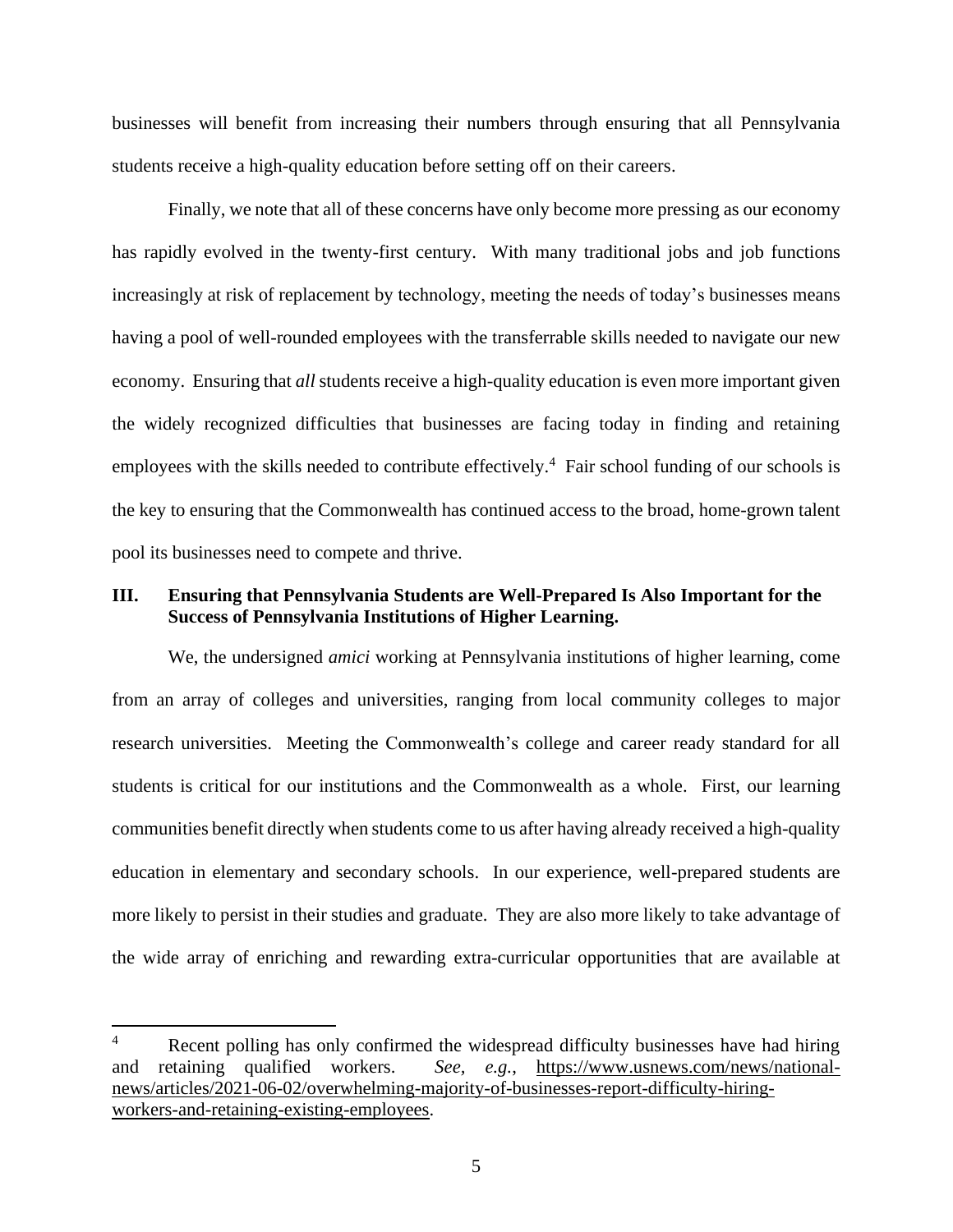colleges and universities. We are fortunate that our Commonwealth is home to some of the best colleges and universities in the nation. It is in all of our interests to make sure that our students, including those who come to us from our public schools, are able to take advantage of the full array of educational opportunities that are available when they attend.

Conversely, the Commonwealth's failure to meet its own educational standards imposes real costs on our institutions. When students are ill-prepared for college-level coursework, our institutions must divert scarce resources to engage in remedial programs to close proficiency gaps and teach skills and subject-matter competencies that should have been taught in secondary school. In many instances, this is through no fault of the students, who are industrious and are often had limited access to offerings to prepare them for the rigorous requirements of college coursework. In just one example introduced by Petitioners at trial, approximately 60% of students graduating from the School District of Philadelphia who went on to enroll at the Community College of Philadelphia required remedial coursework. *See* Trial Tr. at 7896. For resource-constrained institutions or departments, these additional investments mean less time engaged in the kinds of specialized learning that colleges and universities are best equipped to provide.

High rates of remedial coursework are emblematic of another problem we have seen firsthand: the underfunding of school districts means fewer students from these districts are able to enroll in colleges and those who do are less likely to graduate.<sup>5</sup> The failure to provide adequate funding for all Pennsylvania schools is starkly at odds with the Commonwealth achieving its stated

<sup>&</sup>lt;sup>5</sup> Research has shown that students who need remedial coursework may graduate at a lower rate and require more time to complete their coursework if they do. *See, e.g.*, [https://www.americanprogress.org/article/remedial-education/#:~:text=While%20rates](https://www.americanprogress.org/article/remedial-education/#:~:text=While%20rates%20vary%20depending%20on,consistently%20less%20than%2010%20percent) [%20vary%20depending%20on,consistently%20less%20than%2010%20percent.](https://www.americanprogress.org/article/remedial-education/#:~:text=While%20rates%20vary%20depending%20on,consistently%20less%20than%2010%20percent)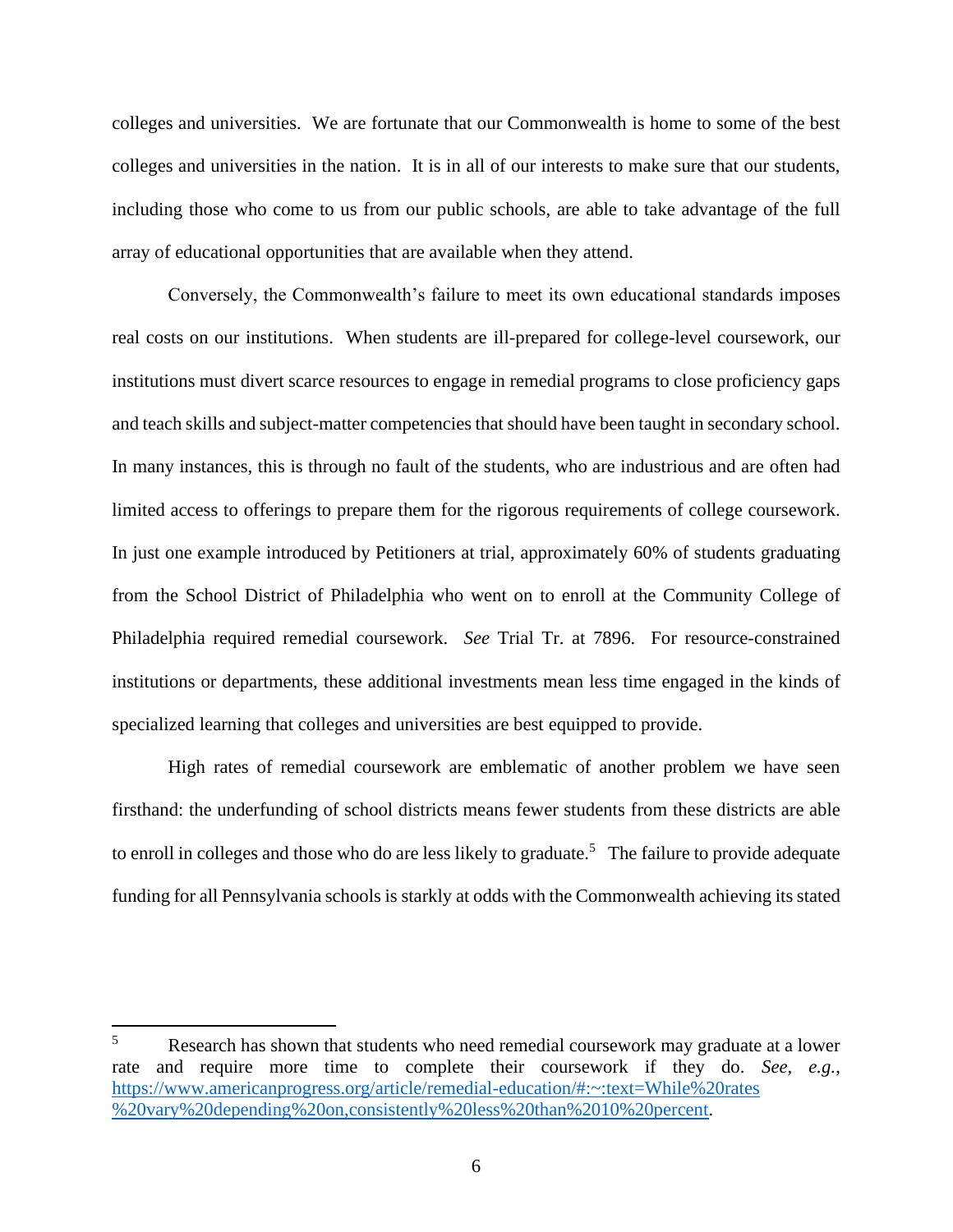goal of building a workforce with more postsecondary degrees.<sup>6</sup> Striving to increase the proportion of postsecondary degrees makes sense because Pennsylvania's institutions of higher learning play a critical role in helping students build specialized skills that many jobs in today's economy require. But if the Commonwealth wants to succeed in building a more educated workforce with a higher proportion of advanced degrees, it is imperative to make sure that students are prepared to enroll, and graduate, regardless of what school district they are coming from.

Finally, as professors and educators, we note that adequate funding is absolutely necessary to achieve successful student outcomes. Chronic school underfunding deprives educators of the resources, facilities, and tools they need to effectively teach their students. These problems only compound as new challenges arise, such as the difficulties that underfunded school districts faced during the COVID-19 pandemic in trying to accommodate remote learning. *See, e.g.*, Trial Tr. 2014–15. Providing the high-quality education that Pennsylvanians deserve requires investing in things that improve student performance—e.g., early childhood education, qualified and effective teachers and support staff, academic supports, social and emotional learning supports, appropriate class size, modern and safe facilities, technology resources—that are simply out of reach to educators who work in Pennsylvania's underfunded districts. Closing opportunity and achievement gaps will be impossible without fair funding to support these investments in our schools, a point that the Court heard at trial as well. *See, e.g.*, Trial Tr. 1913, 8734–35.

We know that not every graduate of our high schools will choose to continue their studies at a college or university. But meeting the Commonwealth's college and career ready standard means that every student will be prepared to either productively enter the workforce or flourish at

 $6 \rightarrow$  Petitioners introduced evidence that Pennsylvania is striving to build a workforce featuring a sufficient number of postsecondary degrees, but is falling short of its target. *See* Trial Tr. 8668– 70, 4233–34.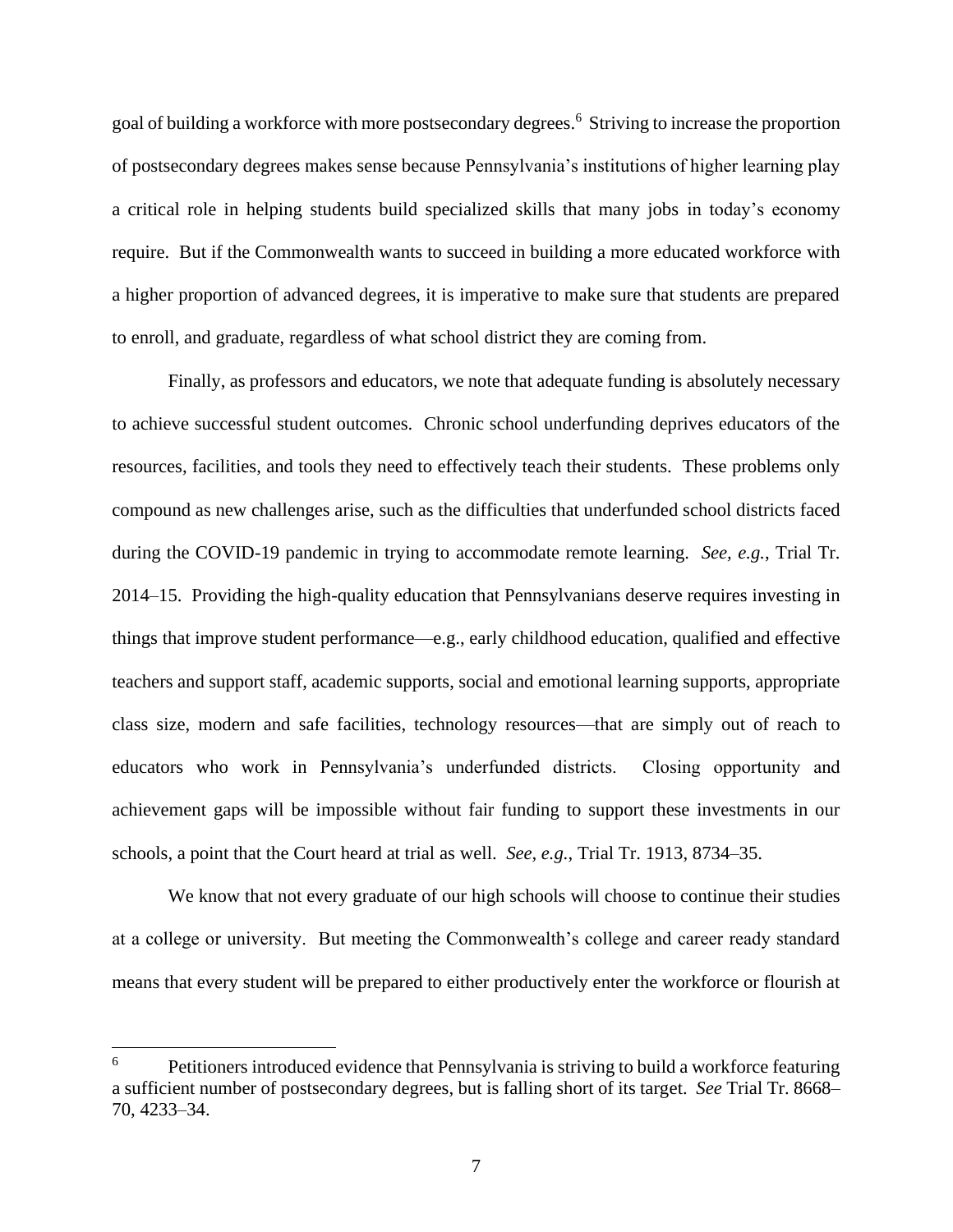institutions of higher learning based on their own choices and aspirations and not where in the Commonwealth they grew up or which school they attended. Fair school funding is critical to the growth and health of Pennsylvania's colleges and universities.

### **CONCLUSION**

<span id="page-15-0"></span>For the reasons above, we believe the Court should rule in Petitioners' favor and ensure that every Pennsylvania student receives the high-quality education to which they are entitled. Our organizations, our businesses, our institutions of higher learning, and indeed the collective prosperity of the Commonwealth itself depend on it.

Dated: May 16, 2022 */s/ Sozi Tulante*

Sozi Tulante (PA Bar Id. 202579) Thomas J. Miller (PA Bar Id. 316587) **DECHERT LLP** Cira Centre, 2929 Arch Street Philadelphia, PA 19104 Tel.: (215) 994-4000 Fax: (215) 994-2222 sozi.tulante@dechert.com thomas.miller@dechert.com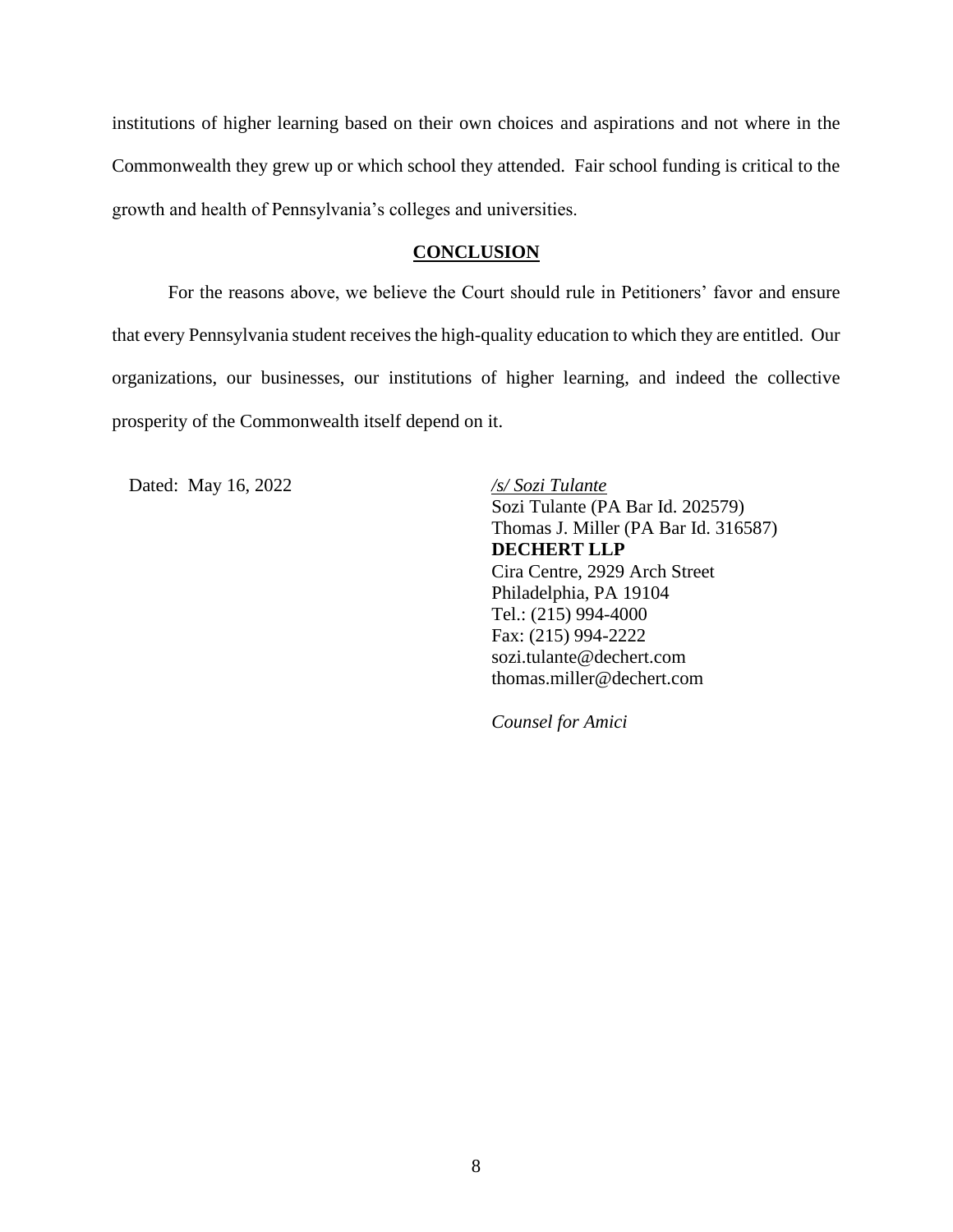# **CERTIFICATION OF WORD COUNT**

<span id="page-16-0"></span>I hereby certify that this brief contains 2270 words, as determined by the word-count

feature of Microsoft Word, the word-processing program used to prepare this petition.

Dated: May 16, 2022 */s/ Sozi Tulante*

Sozi Tulante (PA Bar Id. 202579) Thomas J. Miller (PA Bar Id. 316587) **DECHERT LLP** Cira Centre, 2929 Arch Street Philadelphia, PA 19104 Tel.: (215) 994-4000 Fax: (215) 994-2222 sozi.tulante@dechert.com thomas.miller@dechert.com